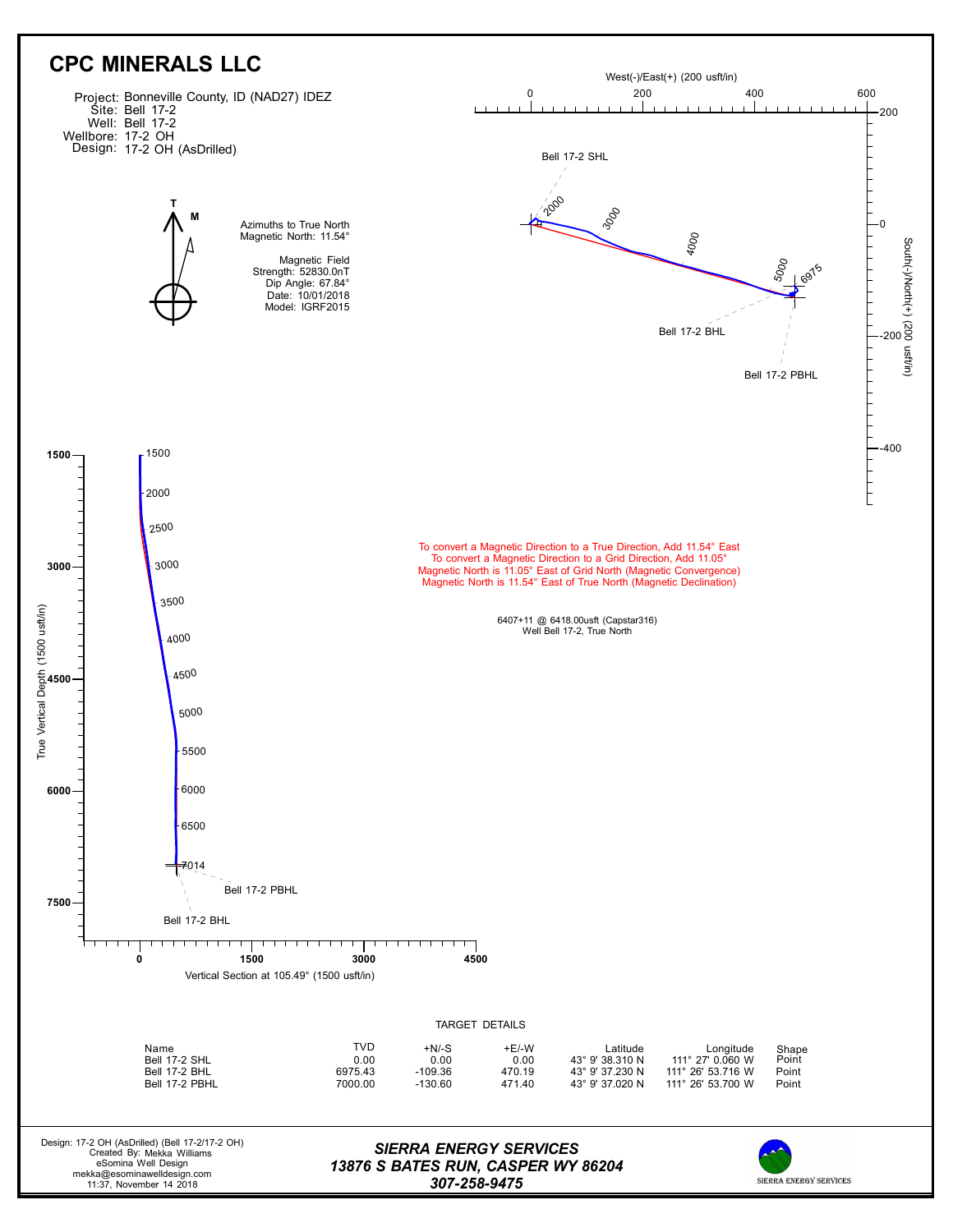| Company:                              |                              | <b>CPC MINERALS LLC</b>            |                                      |                            |                      | <b>Local Co-ordinate Reference:</b> |                          | Well Bell 17-2       |                                    |                  |                   |  |
|---------------------------------------|------------------------------|------------------------------------|--------------------------------------|----------------------------|----------------------|-------------------------------------|--------------------------|----------------------|------------------------------------|------------------|-------------------|--|
|                                       |                              |                                    |                                      |                            |                      | <b>TVD Reference:</b>               |                          |                      | 6407+11 @ 6418.00usft (Capstar316) |                  |                   |  |
| Project:                              |                              | Bonneville County, ID (NAD27) IDEZ |                                      |                            |                      |                                     |                          |                      |                                    |                  |                   |  |
| Site:                                 |                              | <b>Bell 17-2</b>                   |                                      |                            |                      | <b>MD Reference:</b>                |                          |                      | 6407+11 @ 6418.00usft (Capstar316) |                  |                   |  |
| Well:                                 |                              | <b>Bell 17-2</b>                   |                                      |                            |                      | <b>North Reference:</b>             |                          |                      |                                    |                  |                   |  |
| <b>Wellbore:</b>                      |                              | 17-2 OH                            |                                      |                            |                      | <b>Survey Calculation Method:</b>   |                          | Minimum Curvature    |                                    |                  |                   |  |
| Design:                               |                              | 17-2 OH (AsDrilled)                |                                      |                            | Database:            |                                     |                          | SIERRA EDM           |                                    |                  |                   |  |
|                                       |                              |                                    |                                      |                            |                      |                                     |                          |                      |                                    |                  |                   |  |
| Project                               |                              |                                    | Bonneville County, ID (NAD27) IDEZ   |                            |                      |                                     |                          |                      |                                    |                  |                   |  |
| Map System:                           |                              |                                    | US State Plane 1927 (Exact solution) |                            | <b>System Datum:</b> |                                     |                          | Mean Sea Level       |                                    |                  |                   |  |
| Geo Datum:                            |                              |                                    | NAD 1927 (NADCON CONUS)              |                            |                      |                                     |                          |                      |                                    |                  |                   |  |
| Map Zone:                             |                              | Idaho East 1101                    |                                      |                            |                      |                                     |                          |                      |                                    |                  |                   |  |
|                                       |                              |                                    |                                      |                            |                      |                                     |                          |                      |                                    |                  |                   |  |
| <b>Site</b>                           |                              | <b>Bell 17-2</b>                   |                                      |                            |                      |                                     |                          |                      |                                    |                  |                   |  |
| <b>Site Position:</b>                 |                              |                                    |                                      | Northing:                  |                      | 545,246.38 usft                     | Latitude:                |                      |                                    |                  | 43° 9' 38.320 N   |  |
| From:                                 |                              |                                    |                                      |                            |                      | 691,197.54 usft                     |                          |                      |                                    | 111° 27' 0.300 W |                   |  |
|                                       |                              | Lat/Long                           |                                      | Easting:                   |                      |                                     | Longitude:               |                      |                                    |                  |                   |  |
|                                       | <b>Position Uncertainty:</b> |                                    | $0.00$ usft                          | <b>Slot Radius:</b>        |                      | $13 - 3/16$ "                       | <b>Grid Convergence:</b> |                      |                                    |                  | $0.49$ $^{\circ}$ |  |
|                                       |                              |                                    |                                      |                            |                      |                                     |                          |                      |                                    |                  |                   |  |
| Well                                  |                              | <b>Bell 17-2</b>                   |                                      |                            |                      |                                     |                          |                      |                                    |                  |                   |  |
| <b>Well Position</b>                  |                              | $+N/-S$                            | $0.00$ usft                          | Northing:                  |                      | 545,245.52 usft                     |                          | Latitude:            |                                    |                  | 43° 9' 38.310 N   |  |
|                                       |                              | $+E/-W$                            | $0.00$ usft                          | Easting:                   |                      | 691,215.34 usft                     |                          | Longitude:           |                                    | 111° 27' 0.060 W |                   |  |
|                                       | <b>Position Uncertainty</b>  |                                    | $0.00$ usft                          | <b>Wellhead Elevation:</b> |                      |                                     | usft                     | <b>Ground Level:</b> |                                    |                  | 6,407.00 usft     |  |
|                                       |                              |                                    |                                      |                            |                      |                                     |                          |                      |                                    |                  |                   |  |
|                                       |                              |                                    |                                      |                            |                      |                                     |                          |                      |                                    |                  |                   |  |
| Wellbore                              |                              | 17-2 OH                            |                                      |                            |                      |                                     |                          |                      |                                    |                  |                   |  |
|                                       |                              |                                    |                                      |                            |                      |                                     |                          |                      |                                    |                  |                   |  |
| <b>Model Name</b><br><b>Magnetics</b> |                              |                                    | <b>Sample Date</b>                   |                            | <b>Declination</b>   |                                     | Dip Angle                |                      | <b>Field Strength</b>              |                  |                   |  |
|                                       |                              |                                    |                                      |                            |                      |                                     |                          |                      |                                    |                  |                   |  |
|                                       |                              |                                    |                                      |                            |                      | (°)                                 |                          | (°)                  |                                    | (nT)             |                   |  |
|                                       |                              |                                    | <b>IGRF2015</b>                      | 10/01/18                   |                      | 11.54                               |                          | 67.84                |                                    | 52,830.00816055  |                   |  |
| Design                                |                              | 17-2 OH (AsDrilled)                |                                      |                            |                      |                                     |                          |                      |                                    |                  |                   |  |
|                                       |                              |                                    |                                      |                            |                      |                                     |                          |                      |                                    |                  |                   |  |
| <b>Audit Notes:</b>                   |                              |                                    |                                      |                            |                      |                                     |                          |                      |                                    |                  |                   |  |
| Version:                              |                              | 1.0                                |                                      | Phase:                     | <b>ACTUAL</b>        |                                     | Tie On Depth:            |                      |                                    |                  | 0.00              |  |
|                                       | <b>Vertical Section:</b>     |                                    |                                      | Depth From (TVD)           | $+N/-S$              |                                     | $+E/-W$                  |                      | <b>Direction</b>                   |                  |                   |  |
|                                       |                              |                                    |                                      | (usft)                     | (usft)               |                                     | (usft)                   |                      | (°)                                |                  |                   |  |
|                                       |                              |                                    |                                      | 0.00                       |                      | 0.00                                | 0.00                     |                      |                                    | 105.49           |                   |  |
|                                       |                              |                                    |                                      |                            |                      |                                     |                          |                      |                                    |                  |                   |  |
|                                       | <b>Survey Program</b>        |                                    | 11/14/18<br><b>Date</b>              |                            |                      |                                     |                          |                      |                                    |                  |                   |  |
|                                       |                              |                                    |                                      |                            |                      |                                     |                          |                      |                                    |                  |                   |  |
|                                       | From                         | To                                 |                                      |                            |                      |                                     |                          |                      |                                    |                  |                   |  |
|                                       | (usft)                       | (usft)                             | Survey (Wellbore)                    |                            |                      | <b>Tool Name</b>                    |                          | <b>Description</b>   |                                    |                  |                   |  |
|                                       | 65.00                        |                                    | 6,970.00 Survey #1 (17-2 OH)         |                            |                      | <b>MWD</b>                          |                          | OWSG MWD - Standard  |                                    |                  |                   |  |
|                                       | 7,014.00                     |                                    | 7,014.00 Survey #2 (17-2 OH)         |                            |                      | <b>MWD</b>                          |                          | OWSG MWD - Standard  |                                    |                  |                   |  |
|                                       |                              |                                    |                                      |                            |                      |                                     |                          |                      |                                    |                  |                   |  |
| <b>Survey</b>                         |                              |                                    |                                      |                            |                      |                                     |                          |                      |                                    |                  |                   |  |
|                                       |                              |                                    |                                      |                            |                      |                                     |                          |                      |                                    |                  |                   |  |
|                                       | <b>Measured</b>              |                                    |                                      | <b>Vertical</b>            |                      |                                     | <b>Vertical</b>          | <b>Dogleg</b>        | <b>Build</b>                       | Turn             |                   |  |
|                                       | <b>Depth</b>                 | Inclination                        | <b>Azimuth</b>                       | <b>Depth</b>               | $+N/-S$              | $+E/-W$                             | <b>Section</b>           | Rate                 | Rate                               | Rate             |                   |  |
|                                       | (usft)                       | $(^\circ)$                         | $(^\circ)$                           | (usft)                     | (usft)               | (usft)                              | (usft)                   | (°/100usft)          | (°/100usft)                        | (°/100usft)      |                   |  |
|                                       |                              |                                    |                                      |                            |                      |                                     |                          |                      |                                    |                  |                   |  |
|                                       | 0.00                         | 0.00                               | 0.00                                 | 0.00                       | 0.00                 | 0.00                                | 0.00                     | 0.00                 | 0.00                               | 0.00             |                   |  |
|                                       | Bell 17-2 SHL                |                                    |                                      |                            |                      |                                     |                          |                      |                                    |                  |                   |  |
|                                       | 65.00                        | 0.00                               | 0.00                                 | 65.00                      | 0.00                 | 0.00                                | 0.00                     | 0.00                 | 0.00                               | 0.00             |                   |  |
|                                       | 178.00<br>271.00             | 0.53                               | 318.63                               | 178.00<br>270.99           | 0.39                 | $-0.35$<br>$-1.01$                  | $-0.44$                  | 0.47<br>0.26         | 0.47                               | 0.00<br>$-29.28$ |                   |  |

365.00

457.00

547.00

640.00

733.00

295.20

297.20

40.00

57.30

54.17

 $0.50\,$ 

0.35

0.75

1.45

2.46

364.99

456.99

546.99

639.97

732.91

 $1.19$ 

1.49

2.06

 $3.17$ 

4.97

 $-1.76$ 

 $-2.37$ 

 $-2.24$ 

 $-0.86$ 

1.75

 $-2.01$ 

 $-2.68$ 

 $-2.71$ 

 $-1.67$ 

0.36

 $0.04$ 

 $0.16$ 

0.99

 $0.82$ 

1.09

 $0.00\,$ 

 $-0.16$ 

 $0.44$ 

0.75

1.09

4.04

 $2.17$ 

114.22

18.60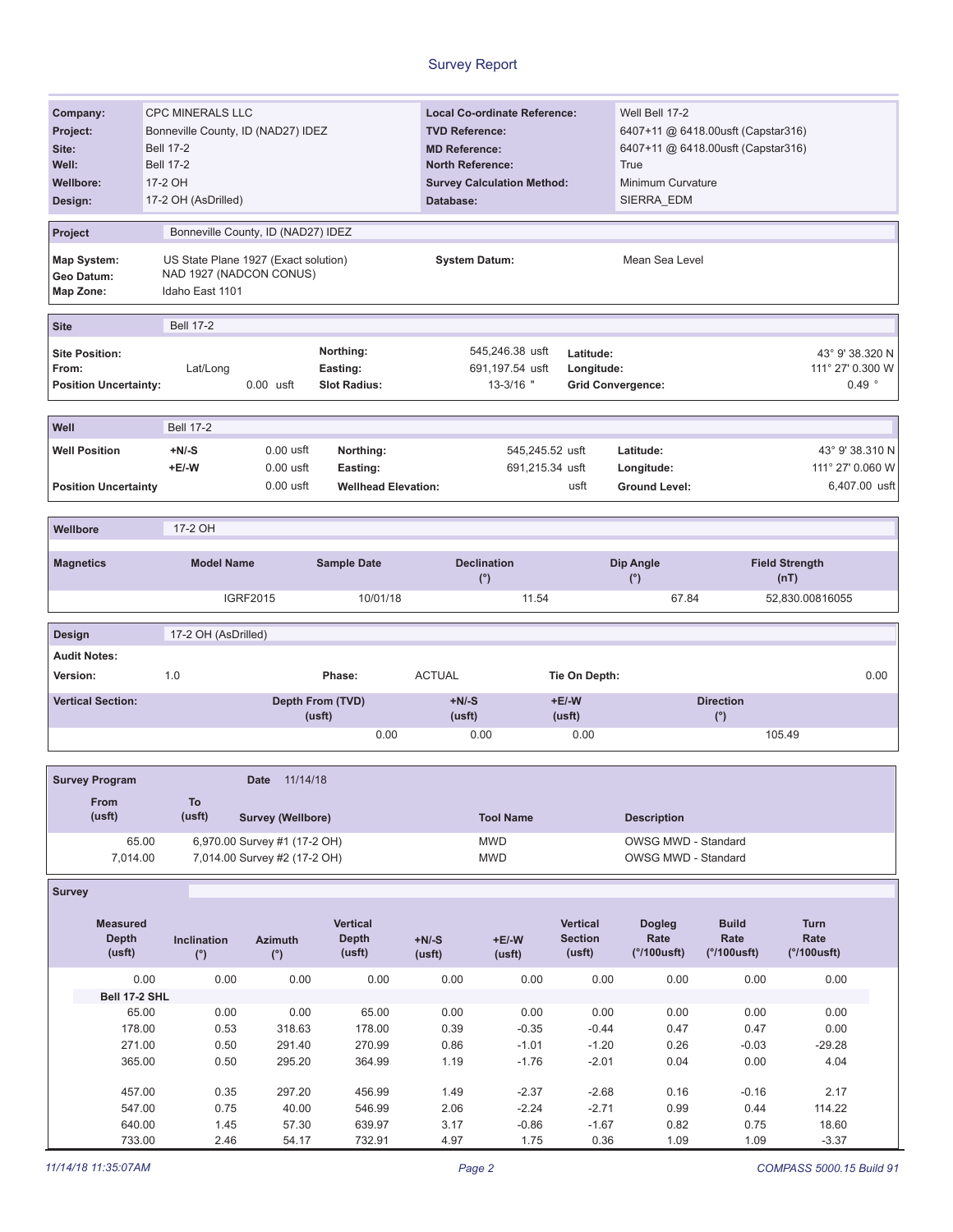| Company:  | <b>CPC MINERALS LLC</b>            | <b>Local Co-ordinate Reference:</b> | Well Bell 17-2                     |
|-----------|------------------------------------|-------------------------------------|------------------------------------|
| Project:  | Bonneville County, ID (NAD27) IDEZ | <b>TVD Reference:</b>               | 6407+11 @ 6418.00usft (Capstar316) |
| Site:     | <b>Bell 17-2</b>                   | <b>MD Reference:</b>                | 6407+11 @ 6418.00usft (Capstar316) |
| Well:     | <b>Bell 17-2</b>                   | <b>North Reference:</b>             | True                               |
| Wellbore: | 17-2 OH                            | <b>Survey Calculation Method:</b>   | Minimum Curvature                  |
| Design:   | 17-2 OH (AsDrilled)                | Database:                           | SIERRA EDM                         |

Survey

| <b>Measured</b><br><b>Depth</b><br>(usft) | Inclination<br>$(^\circ)$ | <b>Azimuth</b><br>(°) | Vertical<br><b>Depth</b><br>(usft) | $+N/-S$<br>(usft) | $+E/-W$<br>(usft) | <b>Vertical</b><br><b>Section</b><br>(usft) | <b>Dogleg</b><br>Rate<br>$(°/100$ usft) | <b>Build</b><br>Rate<br>(°/100usft) | <b>Turn</b><br>Rate<br>(°/100usft) |
|-------------------------------------------|---------------------------|-----------------------|------------------------------------|-------------------|-------------------|---------------------------------------------|-----------------------------------------|-------------------------------------|------------------------------------|
| 807.00                                    | 1.41                      | 58.39                 | 806.87                             | 6.38              | 3.81              | 1.97                                        | 1.43                                    | $-1.42$                             | 5.70                               |
| 891.00                                    | 0.97                      | 3.81                  | 890.85                             | 7.63              | 4.74              | 2.53                                        | 1.38                                    | $-0.52$                             | $-64.98$                           |
| 978.00                                    | 0.22                      | 140.48                | 977.85                             | 8.23              | 4.90              | 2.52                                        | 1.31                                    | $-0.86$                             | 157.09                             |
| 1,064.00                                  | 0.44                      | 120.44                | 1,063.85                           | 7.94              | 5.29              | 2.97                                        | 0.29                                    | 0.26                                | $-23.30$                           |
| 1,151.00                                  | 0.92                      | 96.18                 | 1,150.84                           | 7.69              | 6.27              | 3.99                                        | 0.63                                    | 0.55                                | $-27.89$                           |
| 1,235.00                                  | 0.40                      | 356.33                | 1,234.84                           | 7.91              | 6.92              | 4.55                                        | 1.27                                    | $-0.62$                             | $-118.87$                          |
|                                           |                           |                       |                                    |                   |                   |                                             |                                         |                                     |                                    |
| 1,321.00                                  | 0.48                      | 335.07                | 1,320.84                           | 8.54              | 6.75              | 4.22                                        | 0.21                                    | 0.09                                | $-24.72$                           |
| 1,405.00                                  | 0.57                      | 206.57                | 1,404.83                           | 8.49              | 6.41              | 3.91                                        | 1.13                                    | 0.11                                | $-152.98$                          |
| 1,490.00                                  | 0.92                      | 24.55                 | 1,489.83                           | 8.73              | 6.51              | 3.94                                        | 1.75                                    | 0.41                                | 209.39                             |
| 1,576.00                                  | 0.35                      | 43.44                 | 1,575.83                           | 9.55              | 6.98              | 4.17                                        | 0.70                                    | $-0.66$                             | 21.97                              |
| 1,662.00                                  | 0.79                      | 49.95                 | 1,661.82                           | 10.12             | 7.61              | 4.63                                        | 0.52                                    | 0.51                                | 7.57                               |
| 1,747.00                                  | 0.88                      | 58.39                 | 1,746.81                           | 10.84             | 8.61              | 5.41                                        | 0.18                                    | 0.11                                | 9.93                               |
| 1,832.00                                  | 0.62                      | 120.96                | 1,831.81                           | 10.94             | 9.56              | 6.29                                        | 0.95                                    | $-0.31$                             | 73.61                              |
| 1,917.00                                  | 1.10                      | 150.58                | 1,916.80                           | 10.00             | 10.36             | 7.31                                        | 0.75                                    | 0.56                                | 34.85                              |
| 1,995.00                                  | 1.58                      | 136.34                | 1,994.78                           | 8.57              | 11.47             | 8.77                                        | 0.74                                    | 0.62                                | $-18.26$                           |
| 2,087.00                                  | 1.85                      | 127.56                | 2,086.73                           | 6.74              | 13.52             | 11.23                                       | 0.41                                    | 0.29                                | $-9.54$                            |
| 2,172.00                                  | 2.11                      | 96.62                 | 2,171.69                           | 5.73              | 16.16             | 14.05                                       | 1.28                                    | 0.31                                | $-36.40$                           |
| 2,258.00                                  | 3.87                      | 95.39                 | 2,257.57                           | 5.27              | 20.63             | 18.47                                       | 2.05                                    | 2.05                                | $-1.43$                            |
| 2,344.00                                  | 5.36                      | 98.73                 | 2,343.28                           | 4.39              | 27.49             | 25.32                                       | 1.76                                    | 1.73                                | 3.88                               |
|                                           |                           | 103.21                | 2,428.75                           |                   | 36.81             |                                             | 2.37                                    |                                     |                                    |
| 2,430.00                                  | 7.34                      |                       |                                    | 2.52              |                   | 34.80                                       |                                         | 2.30                                | 5.21                               |
| 2,516.00                                  | 9.19                      | 102.42                | 2,513.86                           | $-0.21$           | 48.86             | 47.14                                       | 2.16                                    | 2.15                                | $-0.92$                            |
| 2,602.00                                  | 9.71                      | 101.72                | 2,598.69                           | $-3.16$           | 62.67             | 61.24                                       | 0.62                                    | 0.60                                | $-0.81$                            |
| 2,689.00                                  | 8.57                      | 105.32                | 2,684.58                           | $-6.36$           | 76.11             | 75.04                                       | 1.47                                    | $-1.31$                             | 4.14                               |
| 2,773.00                                  | 8.75                      | 102.68                | 2,767.63                           | $-9.42$           | 88.38             | 87.68                                       | 0.52                                    | 0.21                                | $-3.14$                            |
| 2,858.00                                  | 8.13                      | 106.55                | 2,851.71                           | $-12.55$          | 100.45            | 100.15                                      | 0.99                                    | $-0.73$                             | 4.55                               |
| 2,943.00                                  | 7.65                      | 122.55                | 2,935.91                           | $-17.31$          | 110.98            | 111.57                                      | 2.64                                    | $-0.56$                             | 18.82                              |
| 3,028.00                                  | 7.96                      | 120.61                | 3,020.12                           | $-23.35$          | 120.81            | 122.66                                      | 0.48                                    | 0.36                                | $-2.28$                            |
| 3,112.00                                  | 8.09                      | 112.26                | 3,103.30                           | $-28.55$          | 131.29            | 134.14                                      | 1.40                                    | 0.15                                | $-9.94$                            |
| 3,198.00                                  | 8.40                      | 113.84                | 3,188.42                           | $-33.38$          | 142.63            | 146.37                                      | 0.45                                    | 0.36                                | 1.84                               |
| 3,284.00                                  | 8.62                      | 111.03                | 3,273.47                           | $-38.23$          | 154.40            | 159.00                                      | 0.55                                    | 0.26                                | $-3.27$                            |
| 3,369.00                                  | 8.48                      | 110.77                | 3,357.52                           | $-42.74$          | 166.20            | 171.58                                      | 0.17                                    | $-0.16$                             | $-0.31$                            |
| 3,456.00                                  | 8.13                      | 110.59                | 3,443.61                           | $-47.18$          | 177.96            | 184.09                                      | 0.40                                    | $-0.40$                             | $-0.21$                            |
| 3,542.00                                  | 9.63                      | 98.90                 | 3,528.59                           | $-50.43$          | 190.76            | 197.30                                      | 2.72                                    | 1.74                                | $-13.59$                           |
| 3,628.00                                  | 9.27                      | 101.98                | 3,613.42                           | $-52.98$          | 204.64            | 211.36                                      | 0.72                                    | $-0.42$                             | 3.58                               |
| 3,715.00                                  | 10.55                     | 106.64                | 3,699.12                           | $-56.71$          | 219.13            | 226.32                                      | 1.74                                    | 1.47                                | 5.36                               |
| 3,800.00                                  | 10.51                     | 111.65                | 3,782.69                           | $-61.80$          | 233.79            | 241.80                                      | 1.08                                    | $-0.05$                             | 5.89                               |
|                                           |                           |                       |                                    |                   |                   |                                             |                                         |                                     |                                    |
| 3,887.00                                  | 10.33                     | 106.46                | 3,868.26                           | $-66.94$          | 248.65            | 257.49                                      | 1.10                                    | $-0.21$                             | $-5.97$                            |
| 3,972.00                                  | 9.14                      | 107.17                | 3,952.03                           | $-71.09$          | 262.40            | 271.86                                      | 1.41                                    | $-1.40$                             | 0.84                               |
| 4,058.00                                  | 9.14                      | 102.42                | 4,036.94                           | $-74.58$          | 275.60            | 285.51                                      | 0.88                                    | 0.00                                | $-5.52$                            |
| 4,143.00                                  | 9.05                      | 104.26                | 4,120.87                           | $-77.68$          | 288.67            | 298.93                                      | 0.36                                    | $-0.11$                             | 2.16                               |
| 4,228.00                                  | 9.14                      | 108.04                | 4,204.81                           | $-81.41$          | 301.57            | 312.36                                      | 0.71                                    | 0.11                                | 4.45                               |
| 4,315.00                                  | 9.41                      | 104.00                | 4,290.67                           | $-85.28$          | 315.04            | 326.37                                      | 0.81                                    | 0.31                                | $-4.64$                            |
| 4,402.00                                  | 10.11                     | 103.30                | 4,376.41                           | $-88.75$          | 329.38            | 341.11                                      | 0.82                                    | 0.80                                | $-0.80$                            |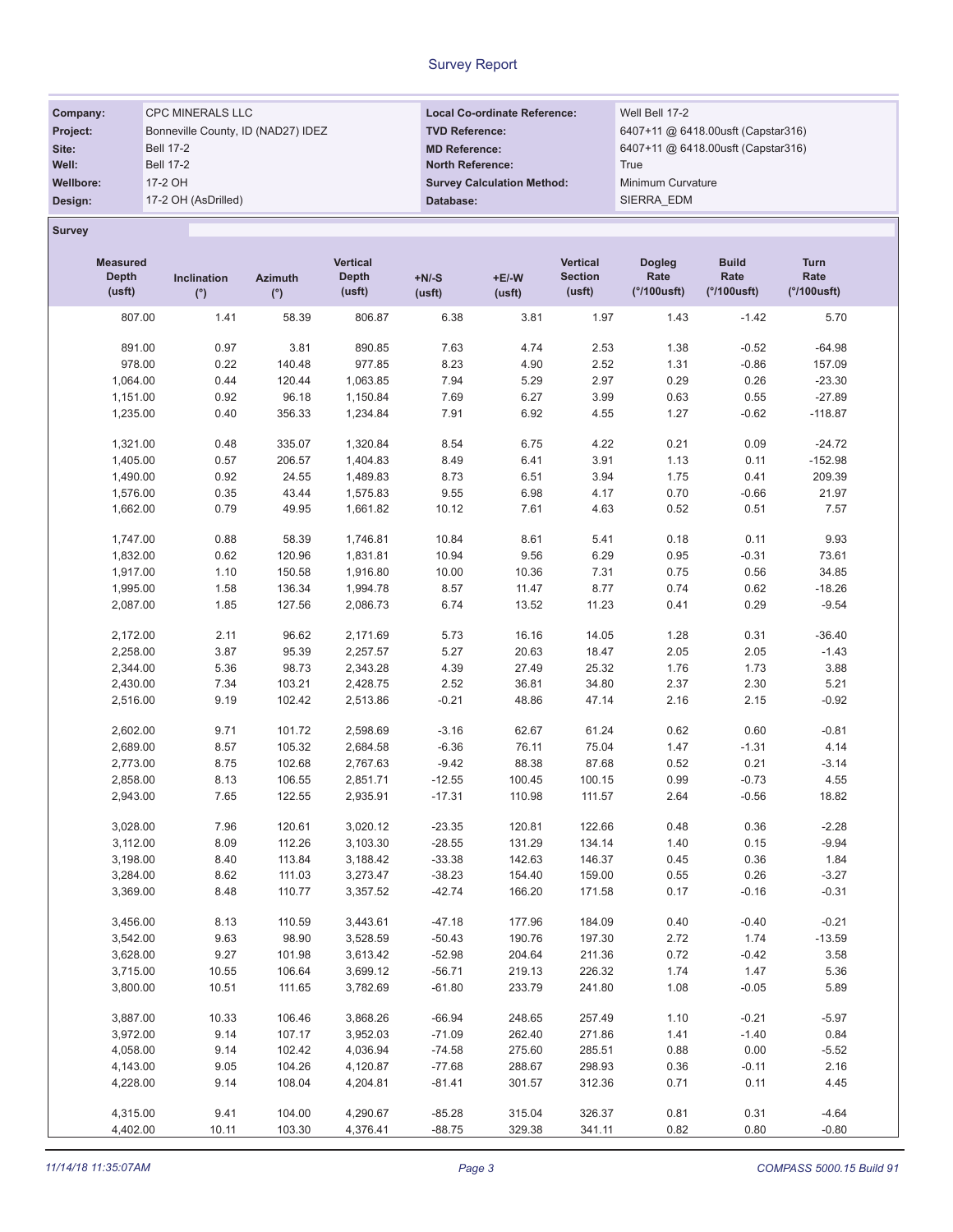| Company:        | <b>CPC MINERALS LLC</b>            | <b>Local Co-ordinate Reference:</b> | Well Bell 17-2                     |
|-----------------|------------------------------------|-------------------------------------|------------------------------------|
| <b>Project:</b> | Bonneville County, ID (NAD27) IDEZ | <b>TVD Reference:</b>               | 6407+11 @ 6418.00usft (Capstar316) |
| Site:           | <b>Bell 17-2</b>                   | <b>MD Reference:</b>                | 6407+11 @ 6418.00usft (Capstar316) |
| Well:           | <b>Bell 17-2</b>                   | <b>North Reference:</b>             | True                               |
| Wellbore:       | 17-2 OH                            | <b>Survey Calculation Method:</b>   | Minimum Curvature                  |
| Design:         | 17-2 OH (AsDrilled)                | Database:                           | SIERRA EDM                         |

Survey

| <b>Measured</b><br>Depth<br>(usft) | Inclination<br>(°) | <b>Azimuth</b><br>$(^\circ)$ | Vertical<br><b>Depth</b><br>(usft) | $+N/-S$<br>(usft) | $+E/-W$<br>(usft) | <b>Vertical</b><br><b>Section</b><br>(usft) | <b>Dogleg</b><br>Rate<br>$(°/100$ usft) | <b>Build</b><br>Rate<br>$(°/100$ usft) | Turn<br>Rate<br>(°/100usft) |
|------------------------------------|--------------------|------------------------------|------------------------------------|-------------------|-------------------|---------------------------------------------|-----------------------------------------|----------------------------------------|-----------------------------|
| 4,488.00                           | 11.16              | 104.70                       | 4,460.93                           | $-92.60$          | 344.77            | 356.98                                      | 1.26                                    | 1.22                                   | 1.63                        |
| 4,574.00                           | 10.24              | 106.90                       | 4,545.43                           | $-96.94$          | 360.14            | 372.94                                      | 1.17                                    | $-1.07$                                | 2.56                        |
| 4,659.00                           | 8.48               | 109.63                       | 4,629.30                           | $-101.24$         | 373.27            | 386.75                                      | 2.13                                    | $-2.07$                                | 3.21                        |
| 4,743.00                           | 8.31               | 107.17                       | 4,712.40                           | $-105.11$         | 384.90            | 398.99                                      | 0.47                                    | $-0.20$                                | $-2.93$                     |
| 4,828.00                           | 8.48               | 110.68                       | 4,796.49                           | $-109.14$         | 396.63            | 411.38                                      | 0.64                                    | 0.20                                   | 4.13                        |
| 4,915.00                           | 8.57               | 109.01                       | 4,882.53                           | $-113.51$         | 408.76            | 424.23                                      | 0.30                                    | 0.10                                   | $-1.92$                     |
| 5,000.00                           | 8.79               | 111.03                       | 4,966.56                           | $-117.91$         | 420.81            | 437.02                                      | 0.44                                    | 0.26                                   | 2.38                        |
| 5,086.00                           | 10.02              | 104.62                       | 5,051.40                           | $-122.15$         | 434.19            | 451.04                                      | 1.88                                    | 1.43                                   | $-7.45$                     |
| 5,128.00                           | 10.02              | 99.69                        | 5,092.76                           | $-123.69$         | 441.33            | 458.33                                      | 2.04                                    | 0.00                                   | $-11.74$                    |
| 5,213.00                           | 9.63               | 99.17                        | 5,176.51                           | $-126.07$         | 455.63            | 472.75                                      | 0.47                                    | $-0.46$                                | $-0.61$                     |
| 5,255.00                           | 7.12               | 99.25                        | 5,218.06                           | $-127.05$         | 461.67            | 478.83                                      | 5.98                                    | $-5.98$                                | 0.19                        |
| 5,298.00                           | 4.79               | 81.33                        | 5,260.83                           | $-127.21$         | 466.08            | 483.12                                      | 6.87                                    | $-5.42$                                | $-41.67$                    |
| 5,341.00                           | 5.05               | 51.09                        | 5,303.68                           | $-125.75$         | 469.33            | 485.86                                      | 5.99                                    | 0.60                                   | $-70.33$                    |
| 5,383.00                           | 3.96               | 39.23                        | 5,345.55                           | $-123.46$         | 471.68            | 487.52                                      | 3.40                                    | $-2.60$                                | $-28.24$                    |
| 5,427.00                           | 1.10               | 14.09                        | 5,389.50                           | $-121.87$         | 472.75            | 488.12                                      | 6.82                                    | $-6.50$                                | $-57.14$                    |
| 5,470.00                           | 1.67               | 214.22                       | 5,432.50                           | $-121.99$         | 472.49            | 487.91                                      | 6.35                                    | 1.33                                   | $-371.79$                   |
| 5,511.00                           | 2.86               | 206.92                       | 5,473.47                           | $-123.40$         | 471.69            | 487.52                                      | 2.98                                    | 2.90                                   | $-17.80$                    |
| 5,553.00                           | 3.16               | 211.93                       | 5,515.41                           | $-125.31$         | 470.61            | 486.98                                      | 0.95                                    | 0.71                                   | 11.93                       |
| 5,596.00                           | 1.89               | 210.17                       | 5,558.37                           | $-126.93$         | 469.62            | 486.47                                      | 2.96                                    | $-2.95$                                | $-4.09$                     |
| 5,640.00                           | 0.31               | 301.49                       | 5,602.36                           | $-127.50$         | 469.16            | 486.17                                      | 4.37                                    | $-3.59$                                | 207.55                      |
| 5,684.00                           | 0.79               | 344.65                       | 5,646.36                           | $-127.14$         | 468.98            | 485.90                                      | 1.37                                    | 1.09                                   | 98.09                       |
| 5,726.00                           | 1.19               | 345.52                       | 5,688.35                           | $-126.44$         | 468.79            | 485.53                                      | 0.95                                    | 0.95                                   | 2.07                        |
| 5,768.00                           | 1.63               | 338.93                       | 5,730.34                           | $-125.46$         | 468.47            | 484.96                                      | 1.11                                    | 1.05                                   | $-15.69$                    |
| 5,854.00                           | 0.57               | 290.33                       | 5,816.32                           | $-124.17$         | 467.63            | 483.80                                      | 1.54                                    | $-1.23$                                | $-56.51$                    |
| 5,940.00                           | 1.67               | 309.40                       | 5,902.30                           | $-123.23$         | 466.26            | 482.23                                      | 1.33                                    | 1.28                                   | 22.17                       |
| 5,981.00                           | 1.85               | 311.16                       | 5,943.28                           | $-122.41$         | 465.30            | 481.09                                      | 0.46                                    | 0.44                                   | 4.29                        |
| 6,067.00                           | 1.19               | 246.21                       | 6,029.26                           | $-121.86$         | 463.43            | 479.15                                      | 2.01                                    | $-0.77$                                | $-75.52$                    |
| 6,153.00                           | 1.71               | 177.21                       | 6,115.24                           | $-123.50$         | 462.68            | 478.86                                      | 1.97                                    | 0.60                                   | $-80.23$                    |
| 6,239.00                           | 1.71               | 182.40                       | 6,201.20                           | $-126.07$         | 462.69            | 479.55                                      | 0.18                                    | 0.00                                   | 6.03                        |
| 6,325.00                           | 0.79               | 107.87                       | 6,287.18                           | $-127.53$         | 463.20            | 480.43                                      | 1.96                                    | $-1.07$                                | $-86.66$                    |
| 6,411.00                           | 1.45               | 36.33                        | 6,373.17                           | $-126.84$         | 464.41            | 481.41                                      | 1.64                                    | 0.77                                   | $-83.19$                    |
| 6,497.00                           | 2.24               | 3.10                         | 6,459.12                           | $-124.28$         | 465.14            | 481.44                                      | 1.51                                    | 0.92                                   | $-38.64$                    |
| 6,582.00                           | 2.11               | 69.28                        | 6,544.08                           | $-122.07$         | 466.70            | 482.35                                      | 2.80                                    | $-0.15$                                | 77.86                       |
| 6,670.00                           | 2.37               | 78.95                        | 6,632.01                           | $-121.15$         | 470.00            | 485.28                                      | 0.52                                    | 0.30                                   | 10.99                       |
| 6,756.00                           | 2.64               | 85.37                        | 6,717.93                           | $-120.65$         | 473.72            | 488.73                                      | 0.45                                    | 0.31                                   | 7.47                        |
| 6,799.00                           | 2.73               | 55.57                        | 6,760.88                           | $-119.99$         | 475.55            | 490.32                                      | 3.22                                    | 0.21                                   | $-69.30$                    |
| 6,841.00                           | 3.74               | 13.21                        | 6,802.82                           | $-118.09$         | 476.69            | 490.91                                      | 6.00                                    | 2.40                                   | $-100.86$                   |
| 6,884.00                           | 5.05               | 319.51                       | 6,845.71                           | $-115.28$         | 475.78            | 489.29                                      | 9.62                                    | 3.05                                   | $-124.88$                   |
| 6,928.00                           | 4.57               | 310.28                       | 6,889.55                           | $-112.68$         | 473.18            | 486.09                                      | 2.07                                    | $-1.09$                                | $-20.98$                    |
| 6,948.00                           | 3.38               | 315.64                       | 6,909.51                           | $-111.74$         | 472.16            | 484.86                                      | 6.23                                    | $-5.95$                                | 26.80                       |
| 6,970.00                           | 2.55               | 321.53                       | 6,931.48                           | $-110.89$         | 471.41            | 483.90                                      | 4.01                                    | $-3.77$                                | 26.77                       |
| 7,014.00                           | 2.55               | 321.53                       | 6,975.43                           | $-109.36$         | 470.19            | 482.32                                      | 0.00                                    | 0.00                                   | 0.00                        |
| Bell 17-2 PBHL                     |                    |                              |                                    |                   |                   |                                             |                                         |                                        |                             |